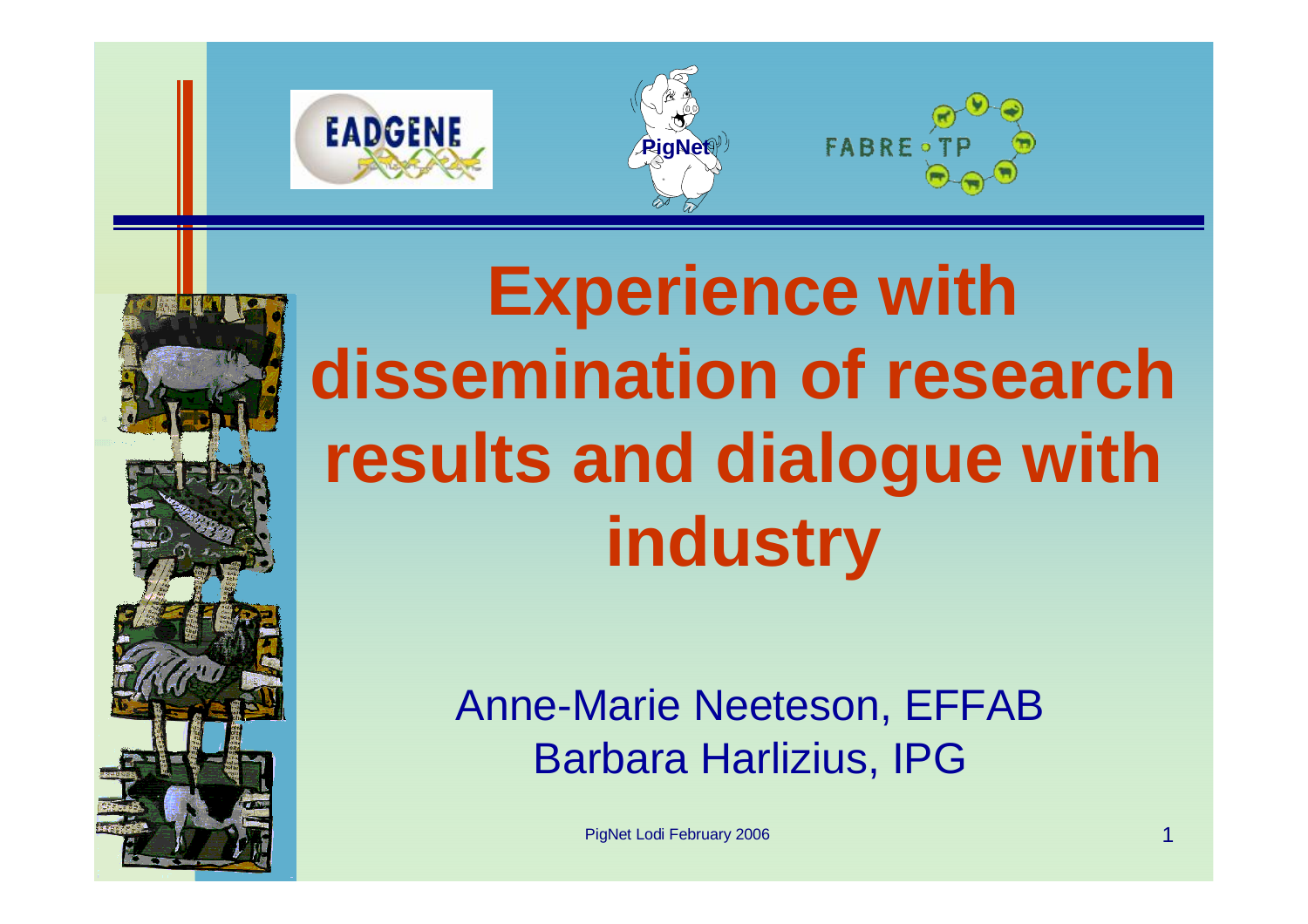#### **EFFAB**

### **European Forum of Farm Animal Breeders**

*Forum European farm animal breeding & reproduction organisations (cooperative, industry)*

*Since 1995*

*34 members in 13 countries*

**AIM:**

**Strong Research Base in Europe ↓ Application for increased competitiveness** *European* **breeders**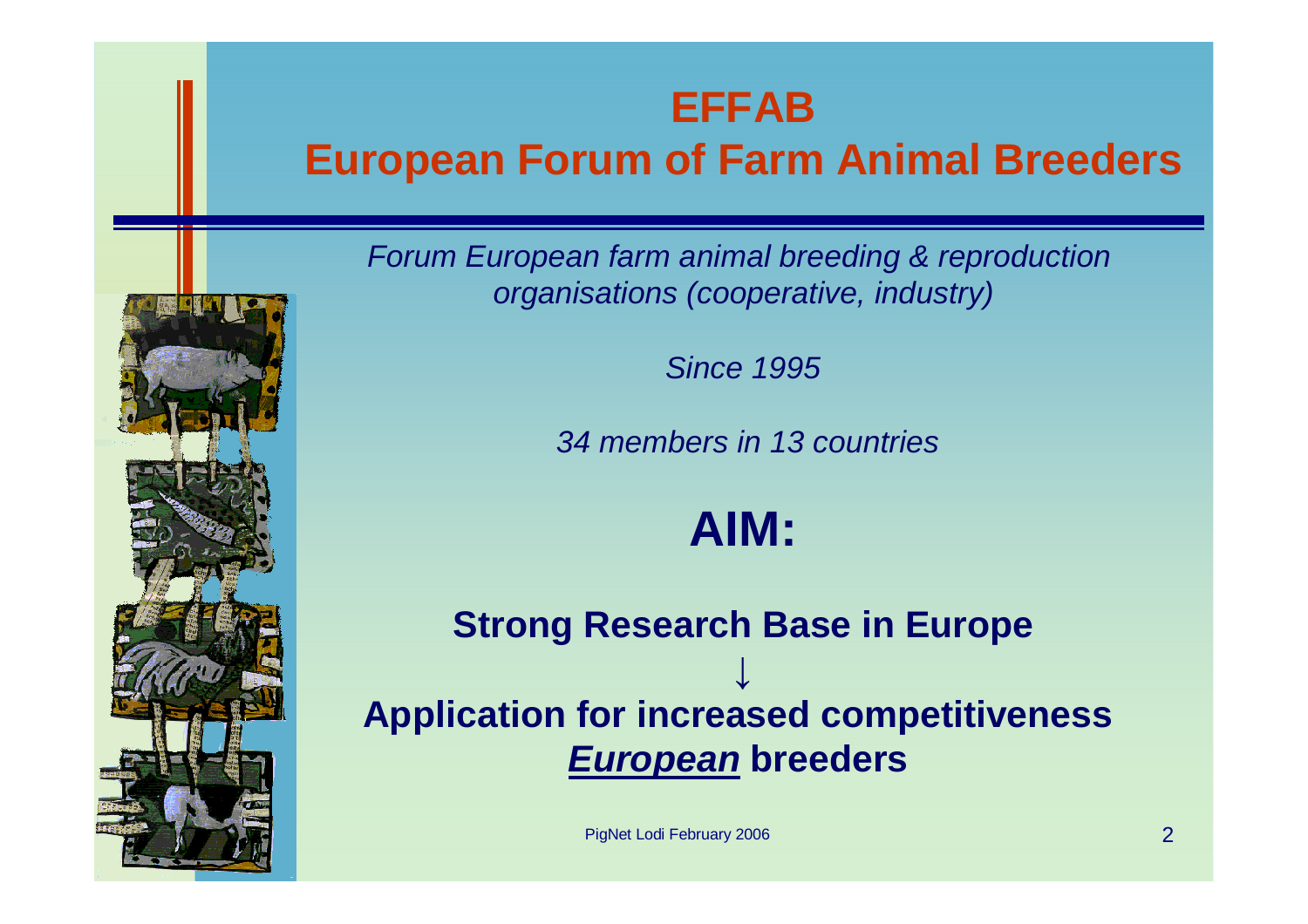#### **INDUSTRY DRIVEN** *General Research Related Activities*



**Indicating research directions:**  FP4, FP5, FP6, FP7: FABRE Technology Platform



**Dialogue society:**

Sustainable breeding (definition, scenarios) Code of Good Practice (Code-EFABAR)



#### **Regulations/IP**

EU patent directive Patent watch broad claims/already applied knowledge

**Technology transfer**

Pilot: guide for scientists, IP issues (EADGENE) **Partnering** 

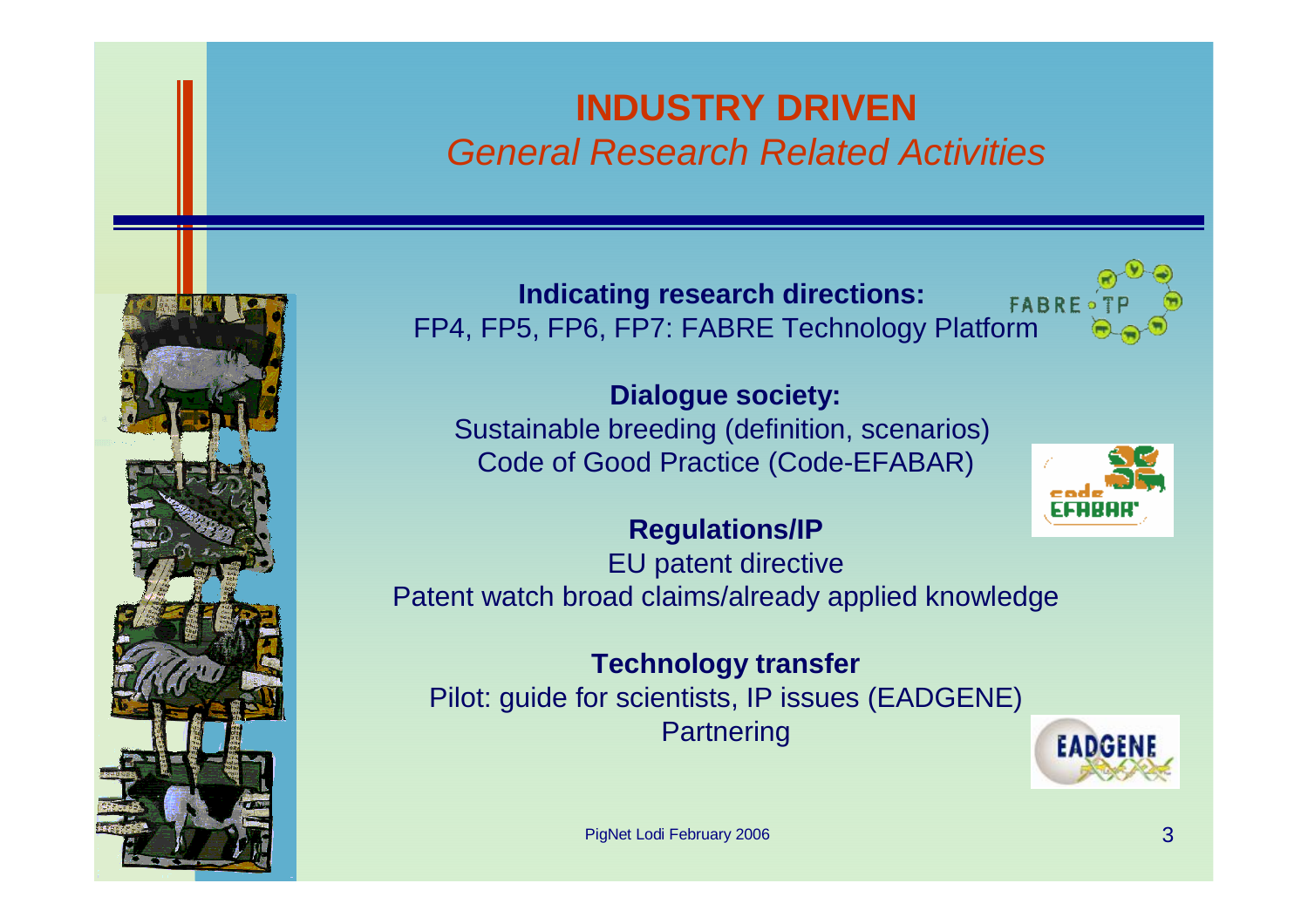

**Practical/commercial application**

**PigNet Lodi February 2006**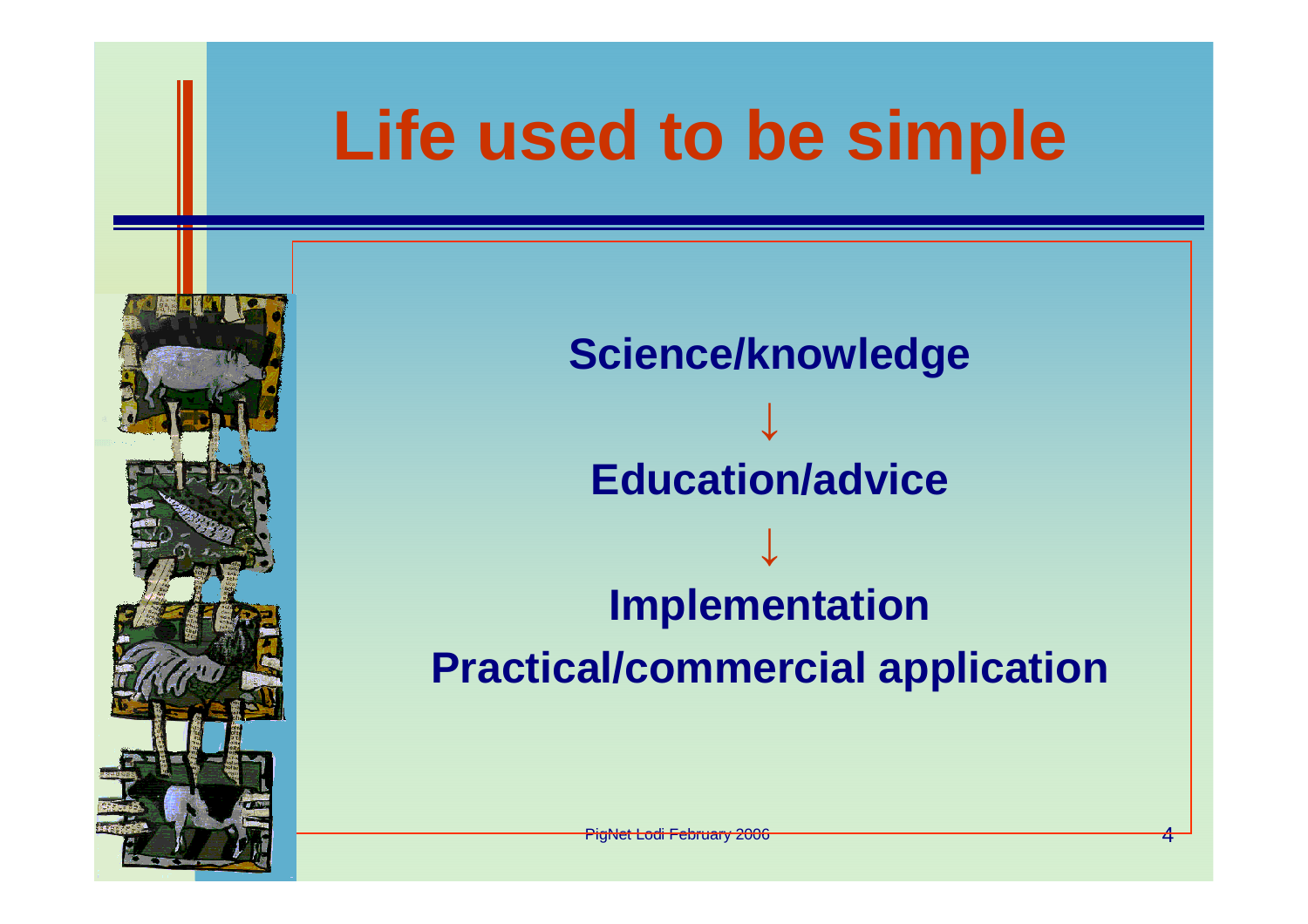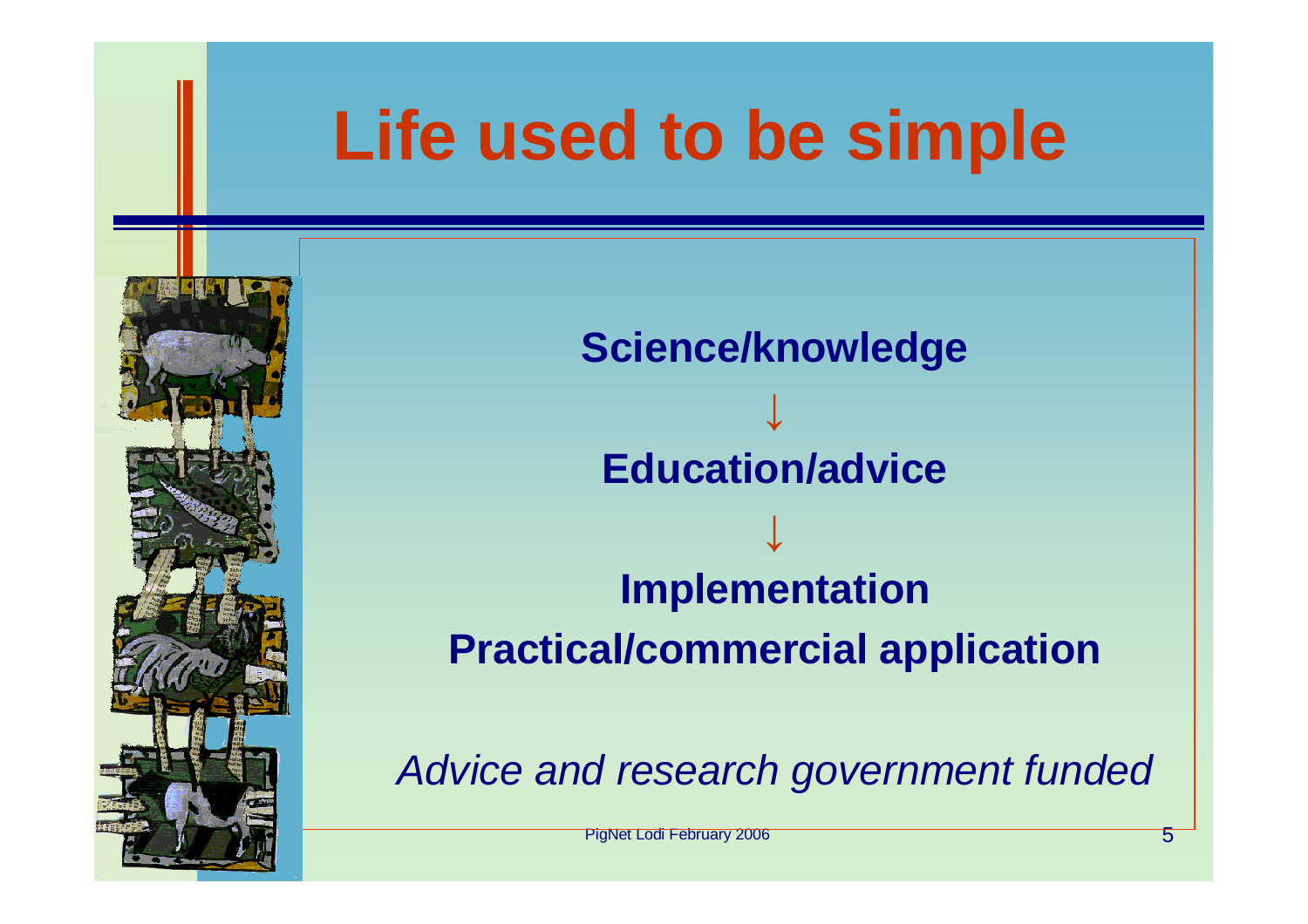## **Life gets more complex**



*Government funding advice and research↓*

*Research/possibilities ↑ complex*

*Role agriculture: supplier à answering demands consumer/society*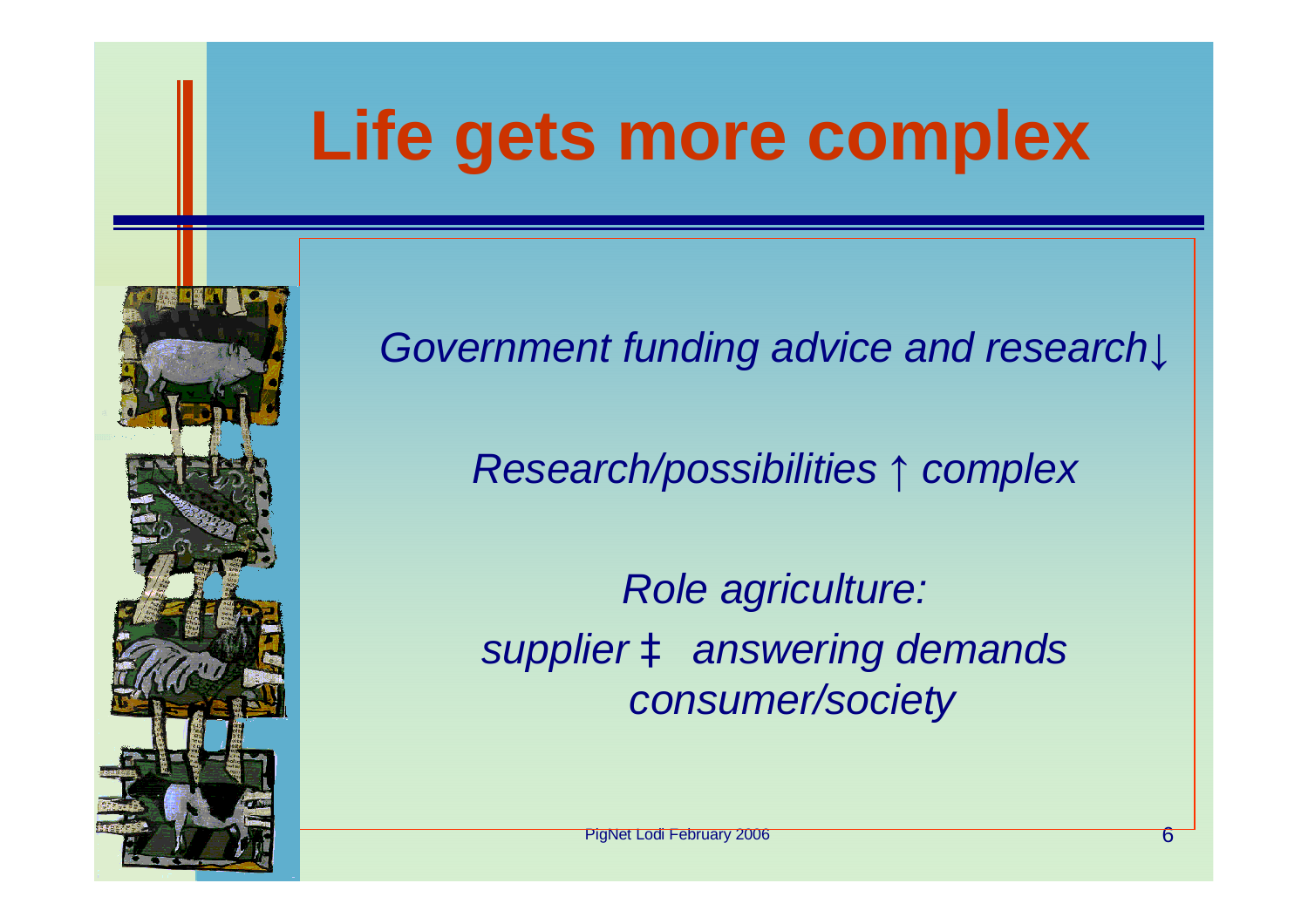## **Current communication flow between research and (breeding) industry**



PigNet Lodi February 2006 7 and 2006 7 and 2006 7 and 2006 7 and 2006 7 and 2006 7 and 2006 7 and 2006 7 and 2006 7 and 2006 7 and 2006 7 and 2006 7 and 2006 7 and 2006 7 and 2006 7 and 2006 7 and 2006 7 and 2006 7 and 200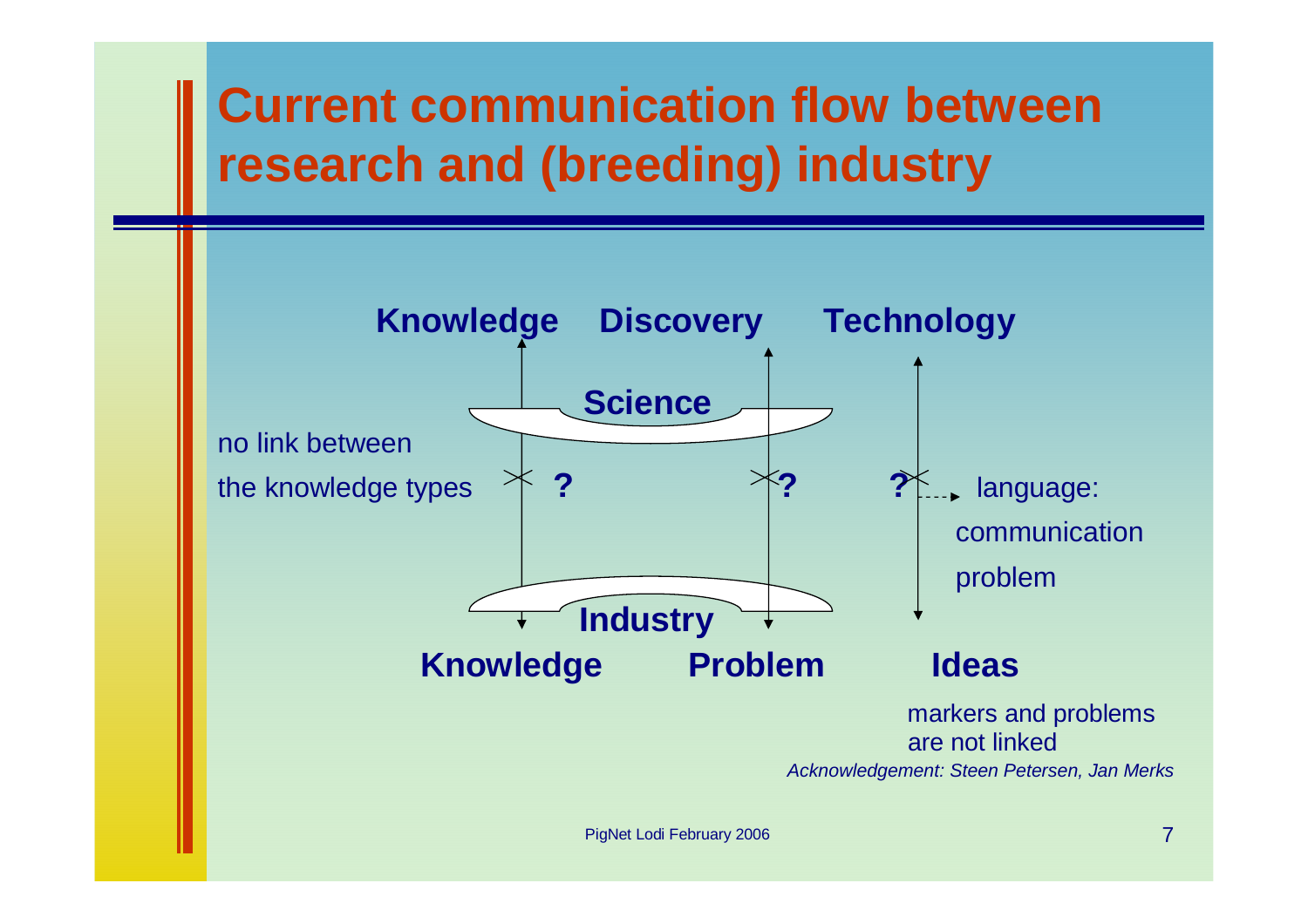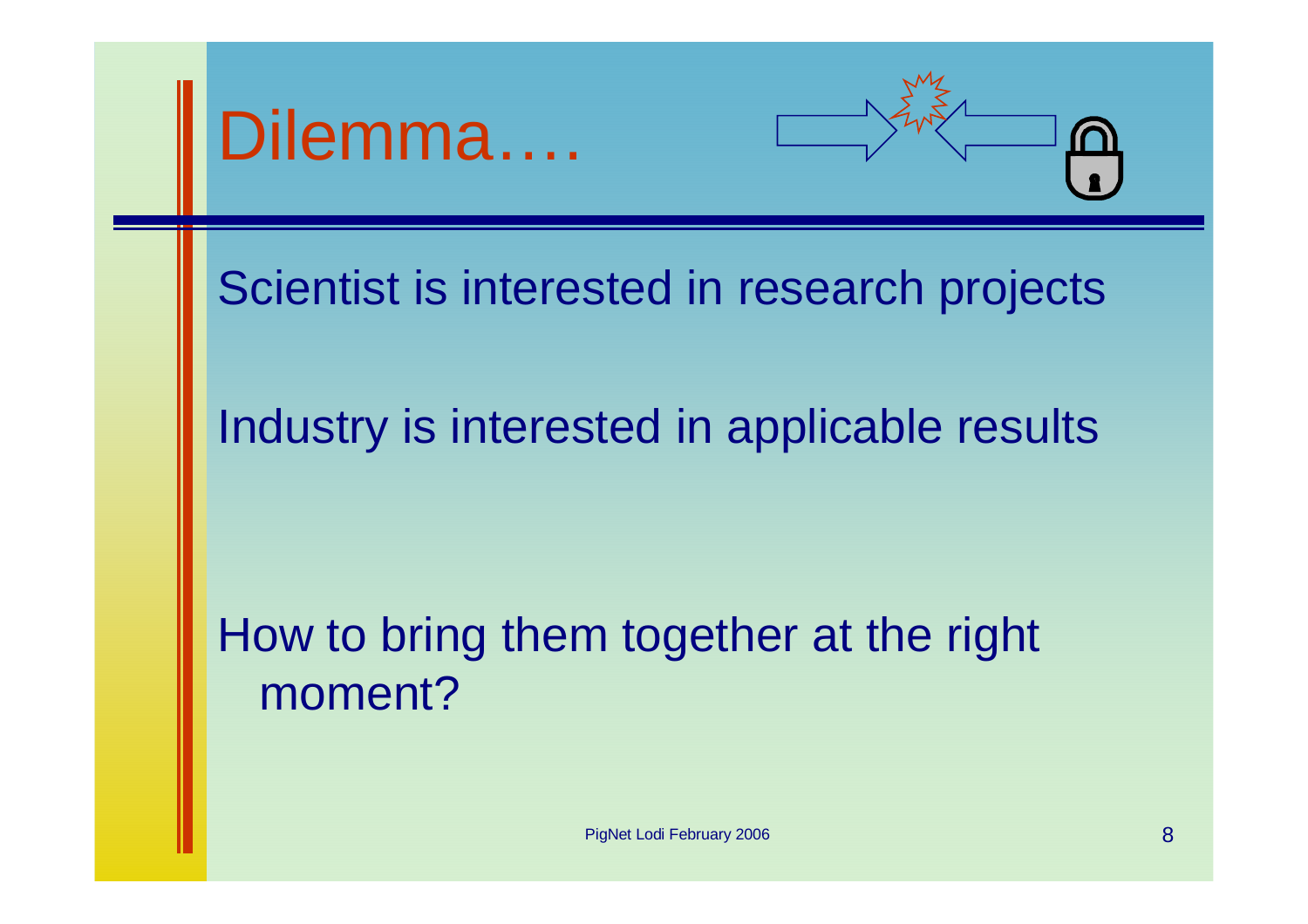

PigNet Lodi February 2006 9 PigNet Lodi February 2006 Acknowledgements: Gerard Albers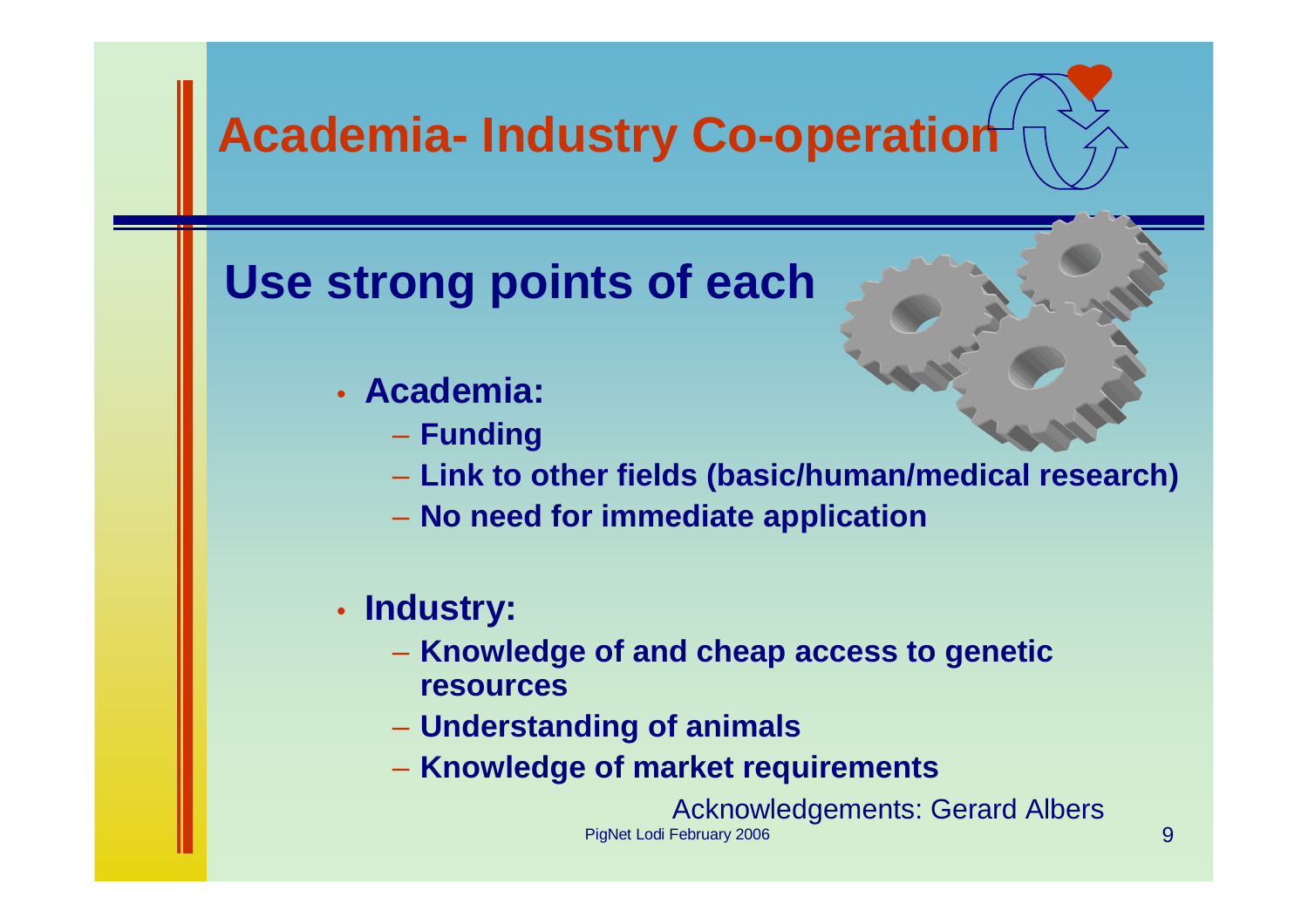## **Co-operation Industry Research**

**n** Problem driven<br> **n** Intellectual prop<br> **n** Costs of the 'te n **Costs of the 'test'**

- n **Scientific articles**
- n **Intellectual property** n **Science as 'business'?**

![](_page_9_Picture_4.jpeg)

**! Start with small cooperation genetic material hosting student**

**! Include industry IN research projects**

**! Simple cooperation agreements keep to them!**

**! Joint 'lobby' for research funding!**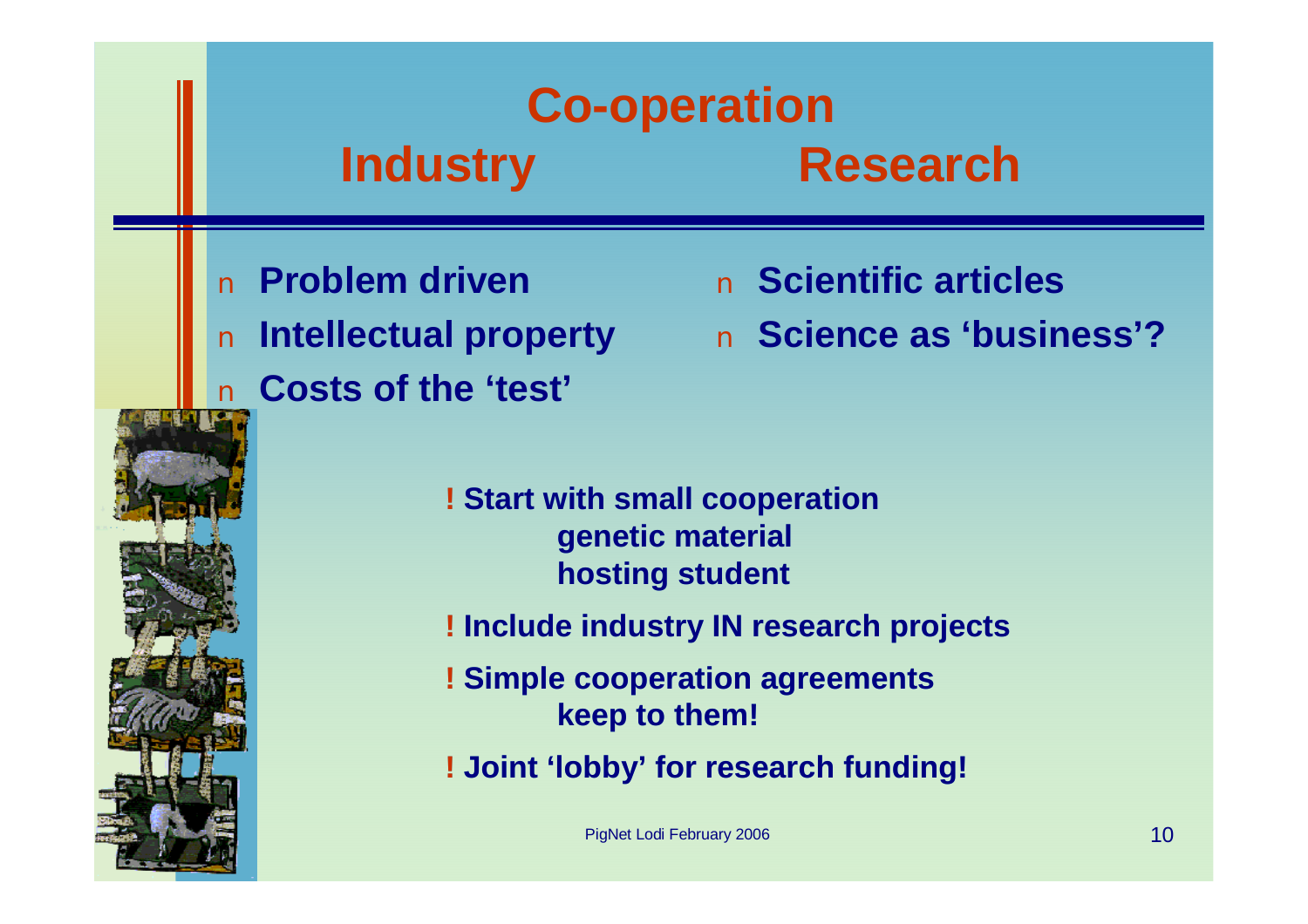![](_page_10_Figure_0.jpeg)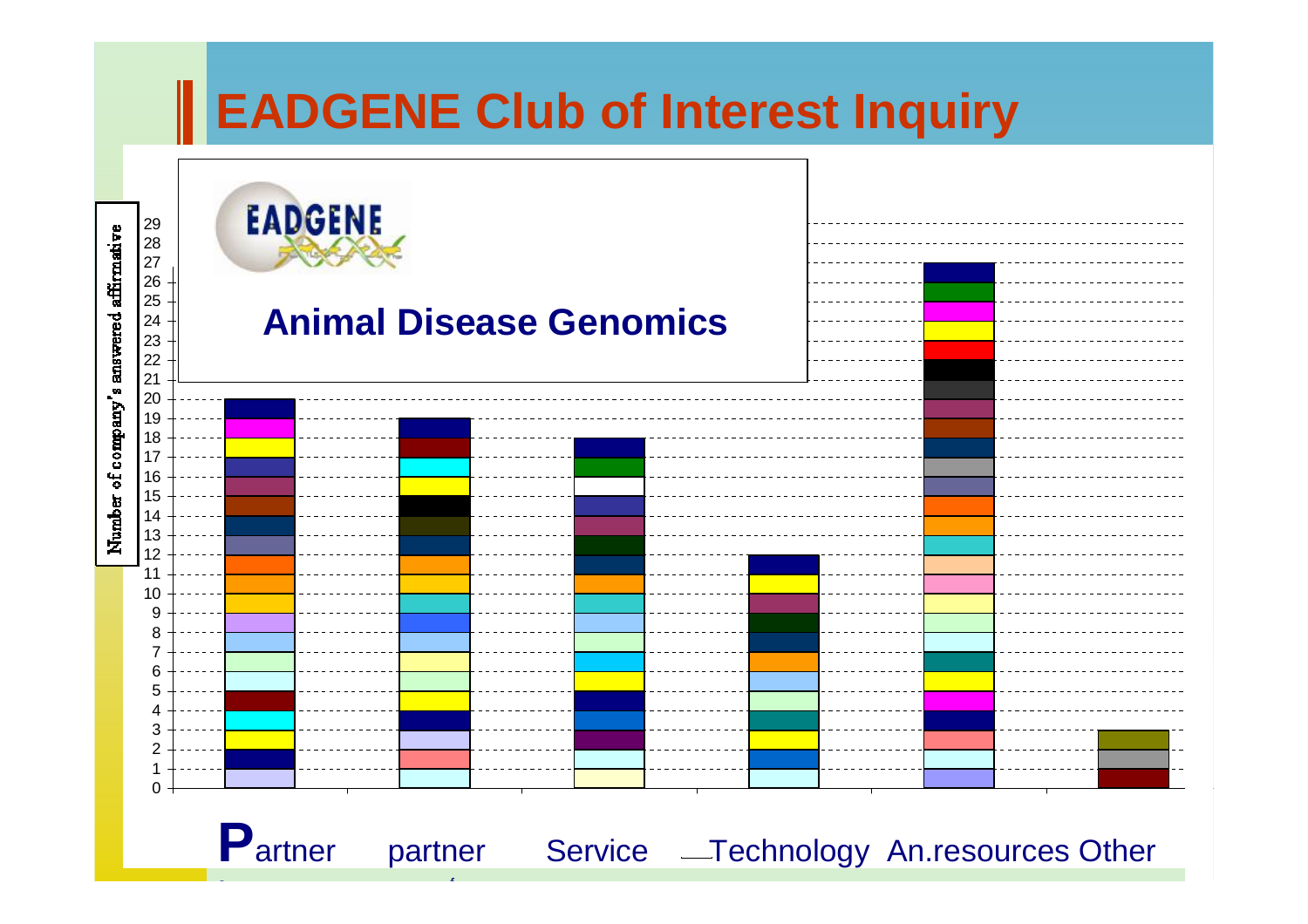## **Technology Transfer Industry Research**

![](_page_11_Picture_1.jpeg)

**! Individual partnering** (national gov/ind/res TT groups – technology translators/facilitators)

**! Guidelines for scientists** à industry

**! Support between research result and proof of concept stage** (TT included in project)

**! For small industries:**

- **- genomics course**
- **(what are the possibilities?)**
- **- assistance project writing**
- **- assistance (international) contracts**
- PigNet Lodi February 2006 12 and 2007 12 **- assistance subsidies (possibilities)**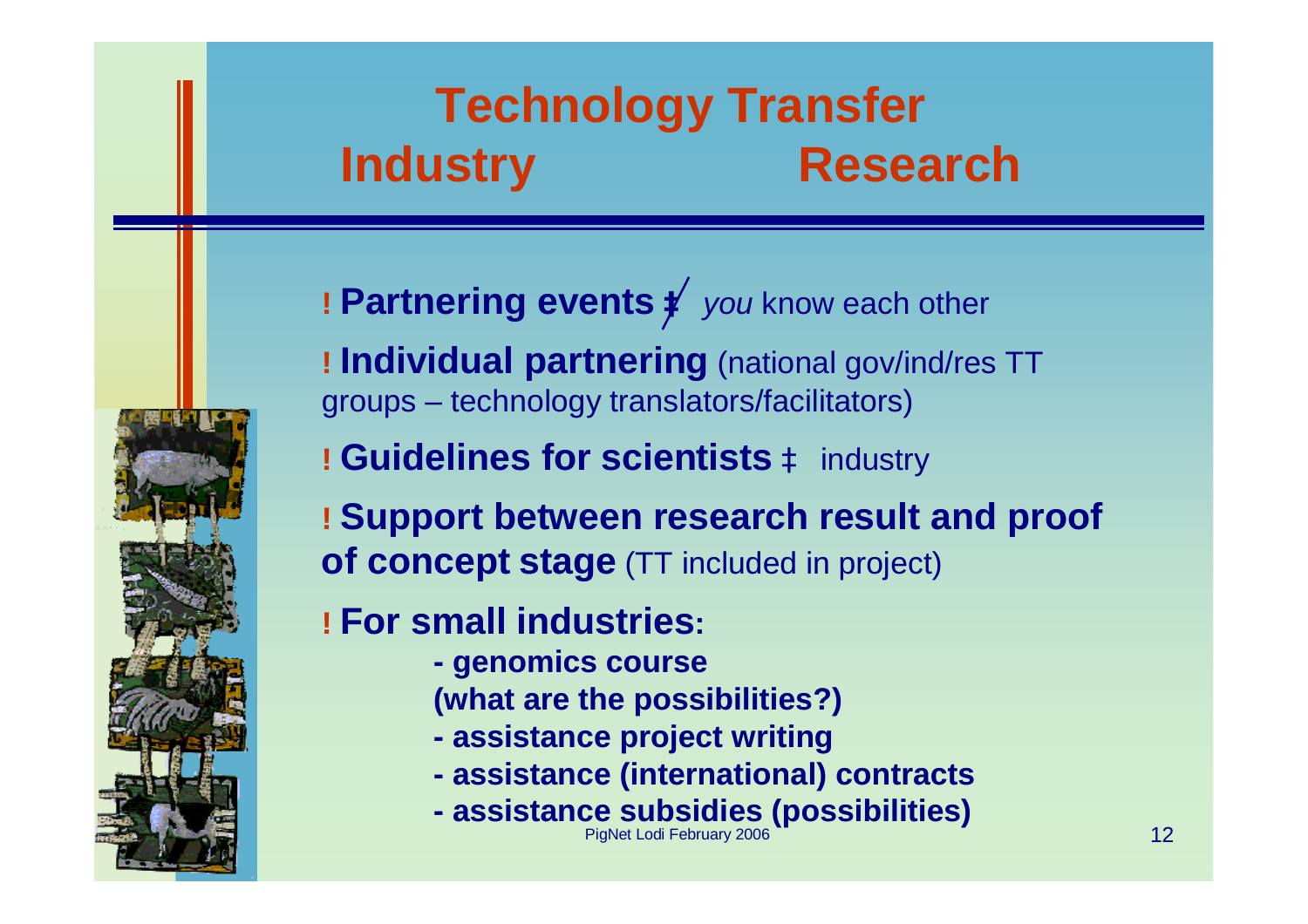## **Networks – Cooperations**

![](_page_12_Figure_1.jpeg)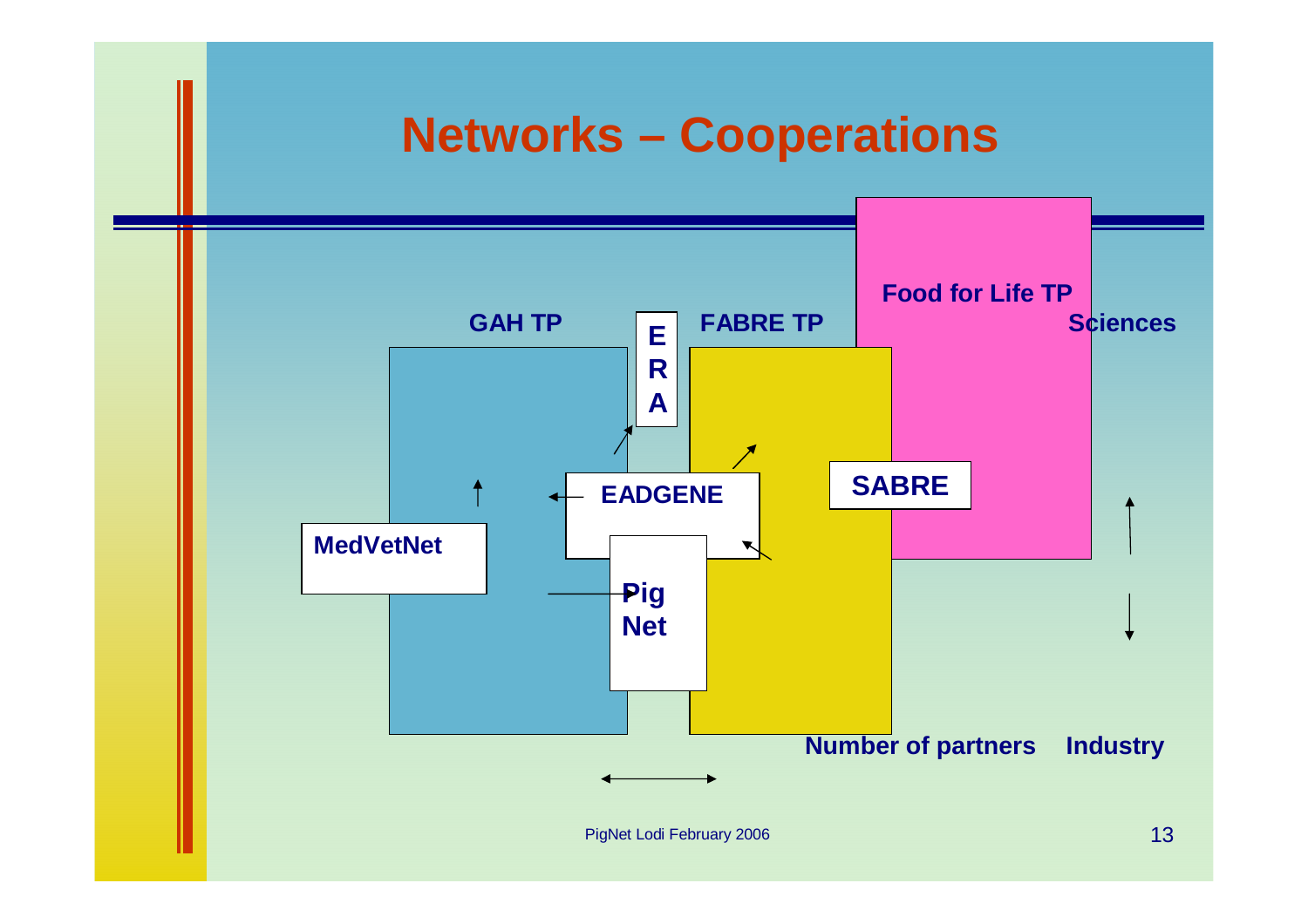![](_page_13_Picture_0.jpeg)

# **PigNet and EADGENE**<br> **!** Participation in Club of Interest<br> **!** Guidelines for scientists in contacts with<br> **!** Contract information<br> **!** Partnering genetic material/samples<br> **!** Scientists travel

![](_page_13_Picture_2.jpeg)

![](_page_13_Picture_3.jpeg)

- **! Participation in Club of Interest**
- **! Guidelines for scientists in contacts with industry**
- **! Contract information**
- **! Partnering genetic material/samples**
- **! Scientists travel** 
	- **between research between research and industry**
- **! Ethics and sociology results**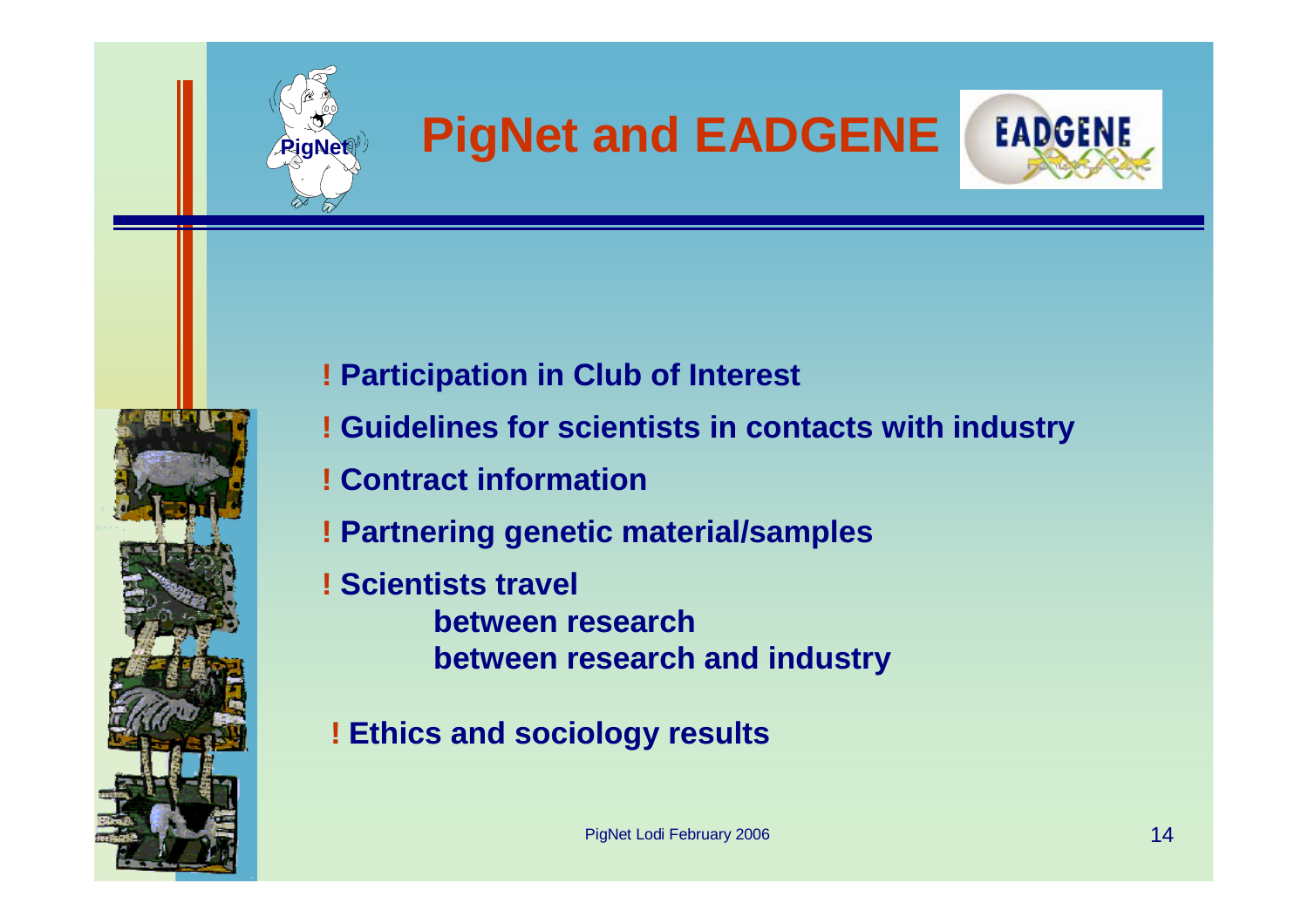![](_page_14_Picture_0.jpeg)

## **PigNet and FABRE TP FABRE**

![](_page_14_Picture_2.jpeg)

**! Support by your organisation (Management signature)**

#### **! Working groups Strategic Research Agenda**

- **- Research**
- **- Business, technology implementation**
- **- Regulations**
- **- Society, ethics**

**! Involving national funding**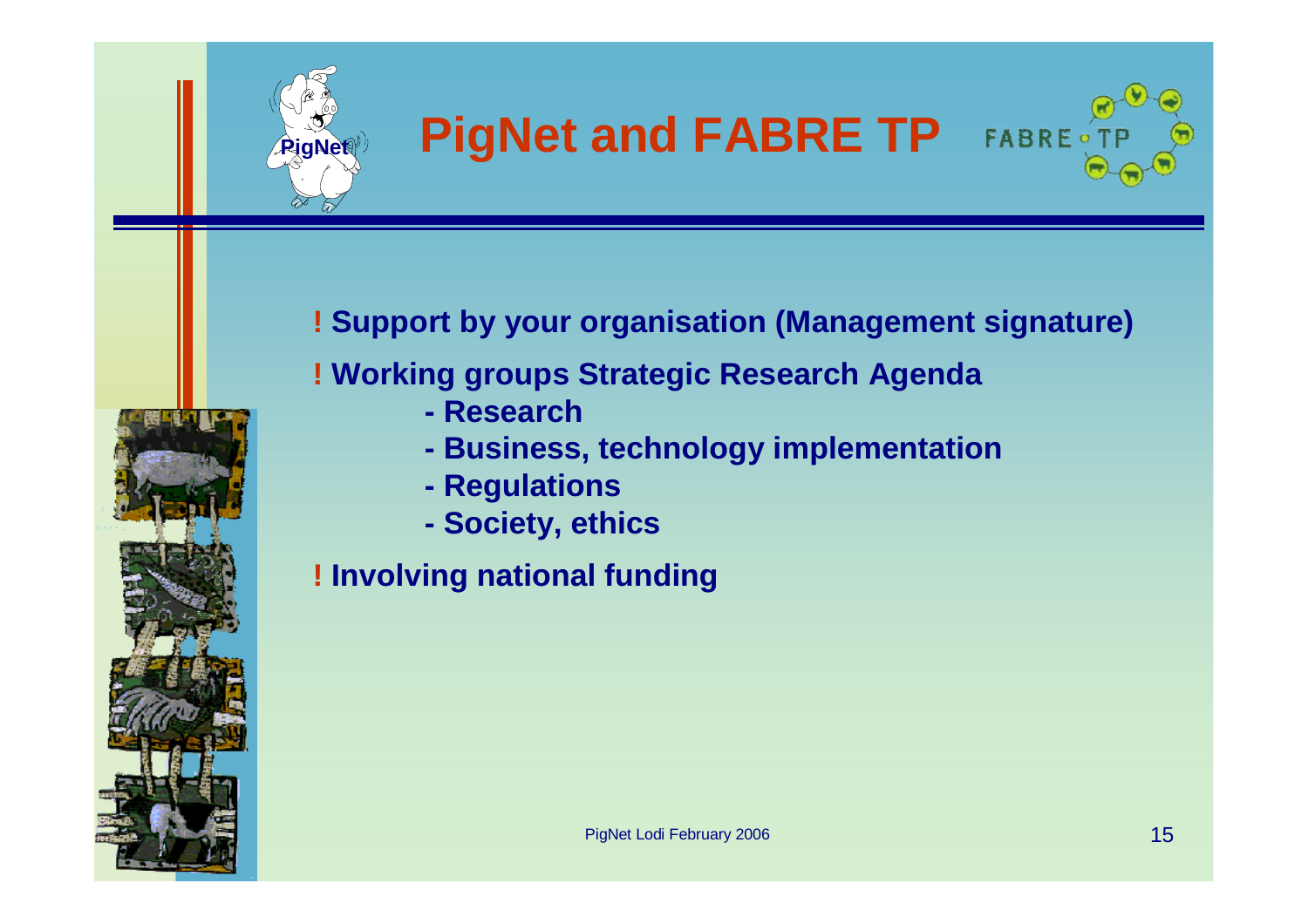## **Thank you for your attention!**

![](_page_15_Picture_1.jpeg)

![](_page_15_Picture_2.jpeg)

![](_page_15_Picture_3.jpeg)

![](_page_15_Picture_4.jpeg)

**PigNet Lodi February 2006** 16 and 2006 16 and 2006 16 and 2006 16 and 2006 16 and 2006 16 and 2006 16 and 2006 16 and 2006 16 and 2006 16 and 2006 16 and 2006 16 and 2006 16 and 2006 16 and 2006 16 and 2006 16 and 2006 16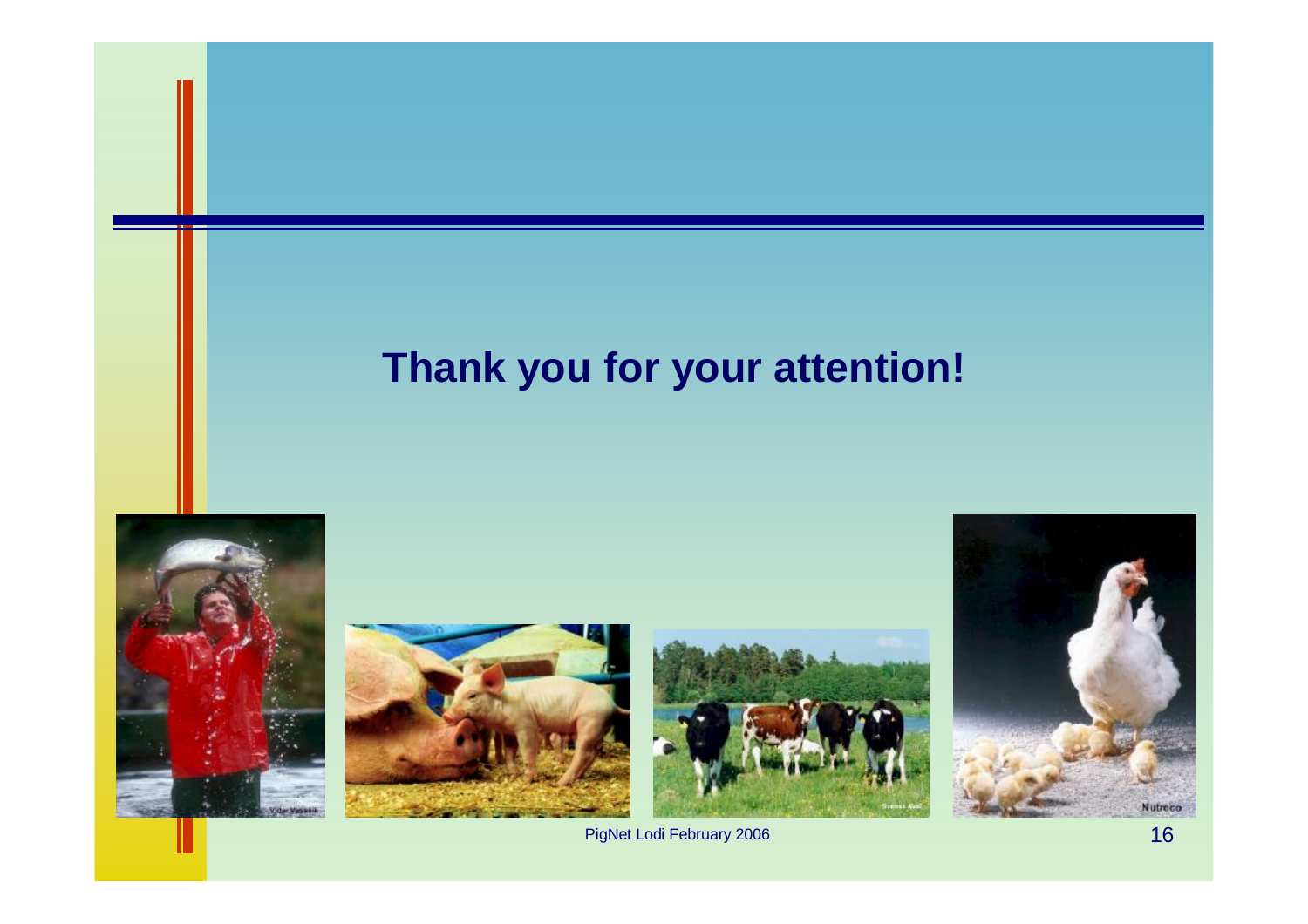# Patenting USA vs Europe

| <b>USA</b>                            | <b>Europe</b>                                        |
|---------------------------------------|------------------------------------------------------|
| Grace period 1 y<br><b>Opposition</b> | <b>Before publishing</b>                             |
| All transgenics                       | Farmers' privilege<br>1)<br><b>Breeds excl</b><br>2) |
| Until clinical trials                 | Non-commercial acts                                  |
|                                       | No harm animals                                      |
| Inventions + discoveries              | <b>Inventions</b>                                    |
|                                       |                                                      |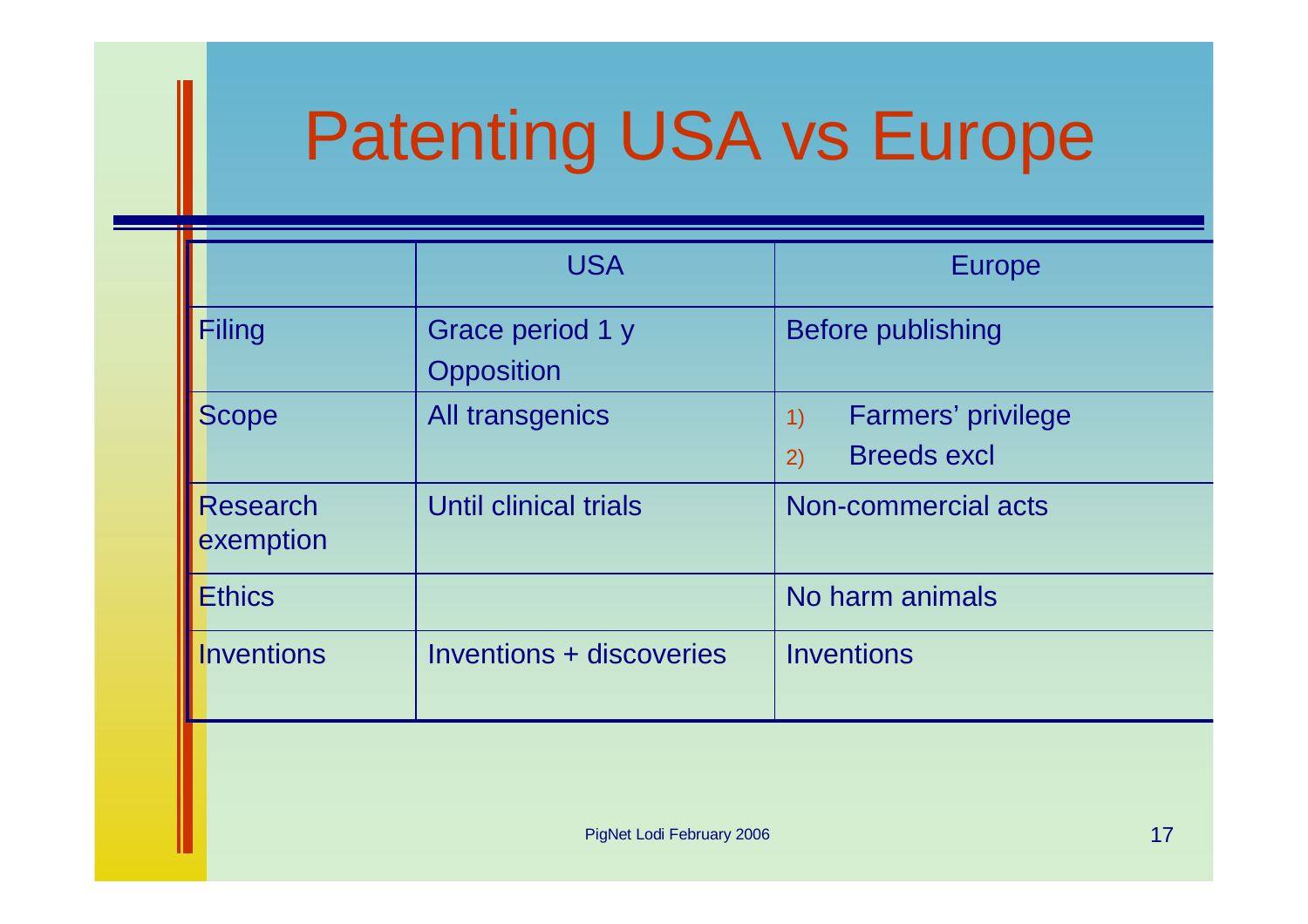![](_page_17_Figure_0.jpeg)